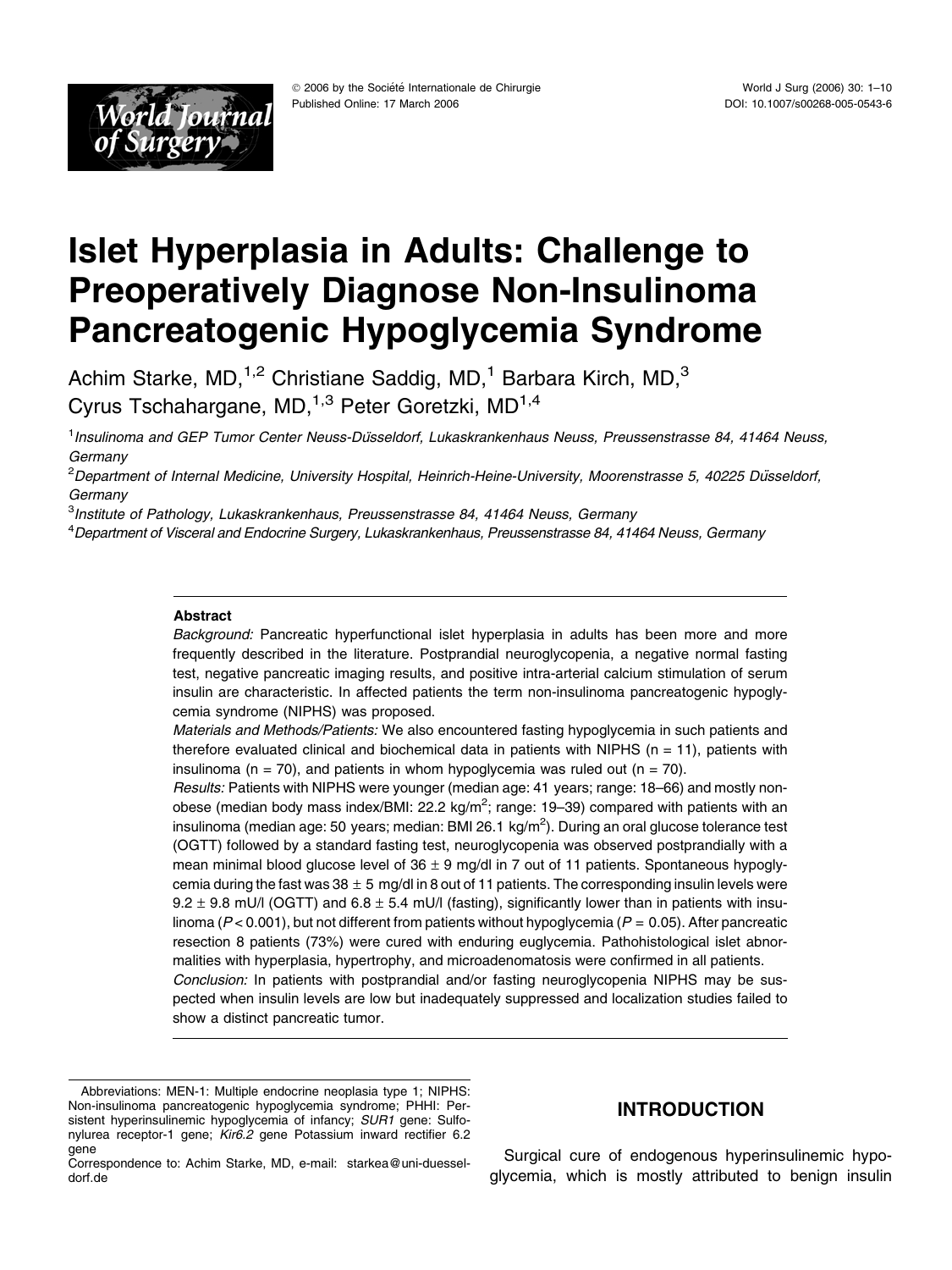secreting adenomas, reaches almost 100% in experienced hands. $1-3$  Success may be jeopardized, however, in patients with malignant metastatic insulinoma, in patients with multiple adenomatous lesions in as yet unknown multiple endocrine neoplasia type 1 (MEN-1) disease, and in patients with diffuse islet cell hyperplasia. $4$  While a MEN-1 syndrome can be diagnosed by family history and Menin gene analysis in most patients, $5-7$  preoperative differentiation between patients with endogenous hyperinsulinism due to an insulinoma or rarely to islet hyperplasia/nesidioblastosis has been thought to be impossible by most authors. $8-10$  Recently, Service et al.<sup>11–13</sup> described patients characterized predominantly by postprandial neuroglycopenia and a normal negative 72-hour fasting test, and proposed the term non-insulinoma pancreatogenic hypoglycemia syndrome (NIPHS). Since these patients may reflect a subset of a more heterogeneous group of patients with NIPHS, we questioned whether clinical data including patient history, localization studies, and hormone analysis from the oral glucose tolerance test (OGTT) and the fasting test may point toward NIPHS. With increasing experience from 11 patients operated on between 1994 and 2005, we accumulated data that enabled us to predict or at least suspect NIPHS preoperatively by means of rather characteristic blood glucose and serum insulin patterns obtained from a combined OGTT and standard supervised fasting test.

# PATIENTS AND METHODS

During the three decades since 1975 we have diagnosed and surgically treated a total of 102 patients with classical benign insulinoma, median age 50 years (range: 15–81), median body mass index (BMI) 26.1 kg/m<sup>2</sup> (range: 16–38 kg/m<sup>2</sup>), median HbA1c (n = 52) at admission 4.5% (range: 2.9%–6.2%). In addition, with the first patient seen in 1994, no insulinoma was found during surgery or seemed to be unlikely in a total of 11 patients. These mostly female patients (2 men and 9 women) suffered from not only postprandial hypoglycemia (7 out of 11 patients) but also fasting hypoglycemia (8 out of 11 patients). All patients reported clinical evidence of repeated neuroglycopenia obvious as impaired consciousness, mental function, and speech, and occasionally hemiparesis, but never seizures as often seen in patients with insulinoma. The basic clinical characteristics and relevant biochemical results of functional tests are summarized in Table 1. These 11 patients were younger (median age 41 years, range: 18–66 years), mostly nonobese (median BMI: 22.2 kg/m<sup>2</sup>; range 19–39 kg/m<sup>2</sup>),

and presented with a higher basal HbA1c level (median 5.2%, range 4.0–5.7%), compared with the patients with insulinoma. The biochemical data of a 6-hour OGTT and a standard supervised fasting test for up to 72 hours were compared with available complete data sets from 70 patients with a proven benign insulinoma and 70 patients in whom a diagnosis of hypoglycemia could not be made (no hypoglycemia, Table 2).

## OGTT and Supervised Fasting Test

Conventionally, in our institution the OGTT consisted of 100 g of glucose, which was replaced by 75 g in 2001, and was usually administered immediately preceding the fast. Blood samples drawn from an intravenous line kept patent by infusion of 0.9% saline were analyzed for venous blood glucose, serum insulin, c-peptide, and as of 2001 for proinsulin. Blood glucose was measured immediately by means of validated glucose analyzers based upon the glucose oxidase method (Beckman Instruments, Fullerton, CA, USA) or later the glucose dehydrogenase method (HemoCue, Aengelholm, Sweden). Sampling intervals were 30 minutes for the first 3 hours and hourly thereafter. After 6 hours the intervals were extended to 4 hours until completion of the fast within 72 hours (patients with no hypoglycemia) or until at least three consecutive and reproducible blood glucose values below 40 mg/dl were drawn within 15–30 minutes. Biochemical hypoglycemia was defined as any venous blood glucose below 40 mg/dl irrespective of clinical symptoms and clinically relevant hypoglycemia was defined as glycemia below 45 mg/dl in the presence of simultaneous symptoms. All tests were meticulously supervised by one of us  $(A.S.).$ 

#### Hormone Assays

Commercially available assays were used for the analysis of serum insulin, c-peptide, and proinsulin. Due to recent advances in assay technology the insulin radioimmunoassay (Phadebas, Uppsala, Sweden; proinsulin cross-reaction 40%) had been replaced by an enzyme linked immunosorbent assay (iso-insulin ELISA; Mercodia, Uppsala, Sweden; proinsulin cross-reaction 54%) and as of 2001 by a specific electro-chemoluminescence immunoassay (ECLIA) run on a modular immunoanalyzer E170 (Elecsys Insulin; Roche Diagnostics, Mannheim, Germany; proinsulin cross-reaction  $\sim$ 0%). This resulted in lower limits of the insulin concentration being considered as completely suppressed levels and called for the necessity of separate proinsulin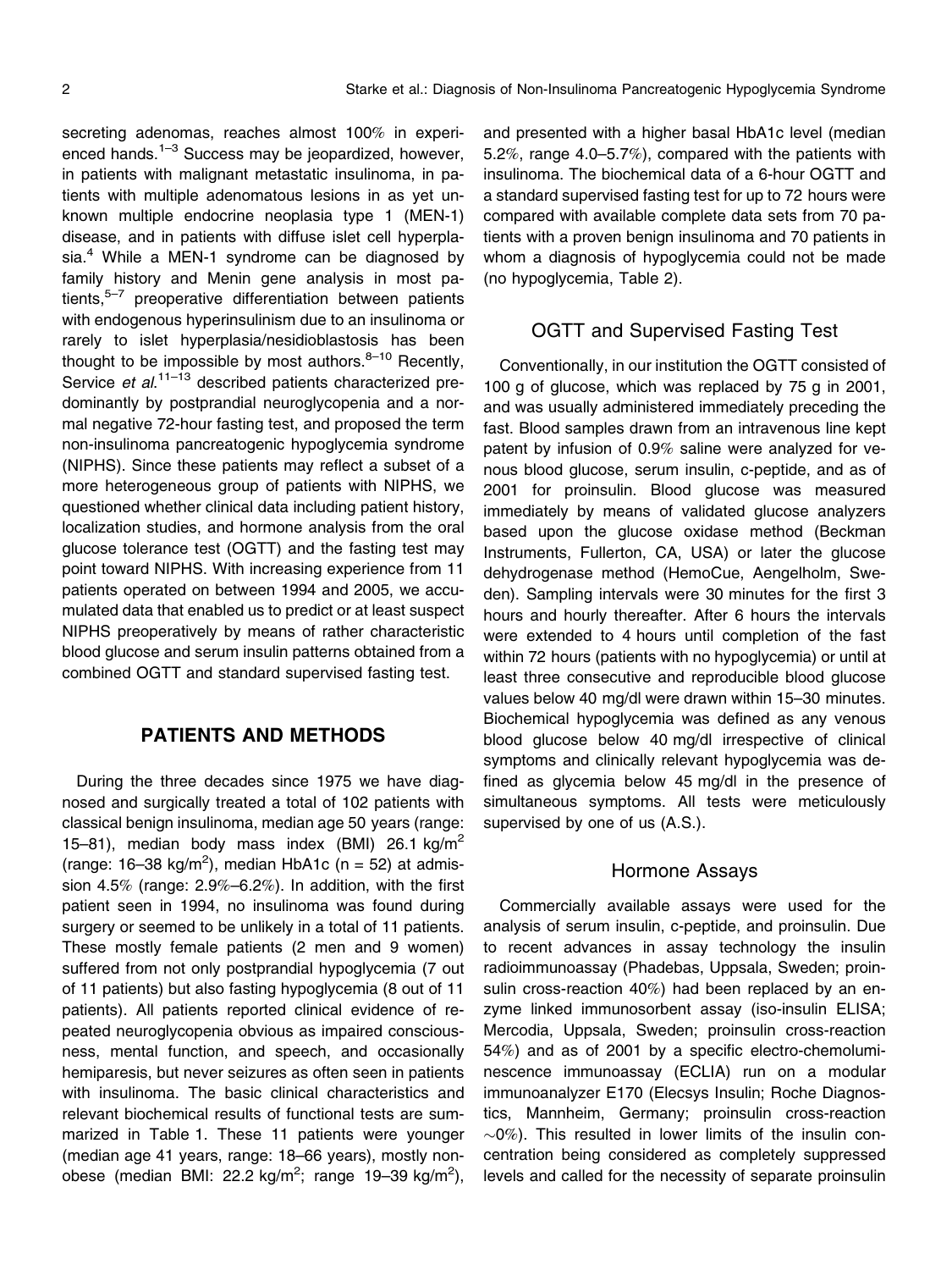| ↽ |              |
|---|--------------|
| Φ | ے۔<br>مغازمہ |
| ₽ |              |
| ត |              |
| ⊢ | nte          |
|   | ٥            |
|   |              |

Characteristics and biochemical test results of 11 patients with non-insulinoma pancreatogenic hypoglycemia syndrome Characteristics and biochemical test results of 11 patients with non-insulinoma pancreatogenic hypoglycemia syndrome

|                       |                                                                     |                                                    |                                                   |                                           |                        |                 |                        |                  | Oral glucose tolerance test                                                                                       |                   |                   |                   |                         |                                                                                 | Standard supervised fasting test |                               |                        |
|-----------------------|---------------------------------------------------------------------|----------------------------------------------------|---------------------------------------------------|-------------------------------------------|------------------------|-----------------|------------------------|------------------|-------------------------------------------------------------------------------------------------------------------|-------------------|-------------------|-------------------|-------------------------|---------------------------------------------------------------------------------|----------------------------------|-------------------------------|------------------------|
| Jumber of<br>patients | Year                                                                | Sex                                                | Age (years) (kg/m <sup>2</sup> )                  | BMI                                       | $\circ$<br>)<br>全<br>E | aim 58<br>mg/dl | Time pp<br>(min)       | Insulin<br>/lum) | ratio<br>₫                                                                                                        | c-Pept<br>(ng/ml) | pmol/l)<br>Proins | BG min<br>(mg/dl) | Time<br>(hour)          | Insulin<br>(mU/l                                                                | ratio<br>₫                       | c-Pept<br>(ng/ml)             | Proins<br>//pmol       |
|                       |                                                                     | Female                                             |                                                   |                                           |                        |                 | 180                    | 23.5             |                                                                                                                   |                   |                   |                   |                         |                                                                                 |                                  | 2.<br>2                       |                        |
|                       | 8 3 3 3 8 8 5 5 8 8<br>8 8 8 8 8 8 6 7 8 9 8<br>8 8 8 8 8 8 8 9 9 9 | Female                                             | <u>ಇ</u><br>ಇ                                     | ァファルトアー 5 2 2 2 2 2 2 2<br>アファのもののおびのストムで |                        |                 |                        |                  | 535<br>63455 536<br>63455 5367<br>63455 5367                                                                      |                   | ន ន ន             | $4883$ $1$        |                         | o ល ល o<br>ហ ់ ෆ ෆ ෆ                                                            |                                  |                               |                        |
|                       |                                                                     |                                                    |                                                   |                                           |                        |                 | ន្ល ទុ ទុ ន្ល          | $6 - 8$<br>$- 6$ |                                                                                                                   | ہ<br>2            |                   |                   |                         |                                                                                 |                                  | $\frac{1}{4}$ 8 $\frac{1}{8}$ | ଧ୍ୟ                    |
|                       |                                                                     | Female<br>E emale<br>E emale<br>E emale<br>E emale |                                                   |                                           |                        |                 |                        |                  |                                                                                                                   | ە<br>2            |                   |                   |                         |                                                                                 |                                  |                               |                        |
|                       |                                                                     |                                                    |                                                   |                                           |                        | ಸ               |                        | 53               |                                                                                                                   |                   | I                 |                   |                         | I                                                                               |                                  |                               |                        |
|                       |                                                                     |                                                    |                                                   |                                           |                        |                 |                        | I                |                                                                                                                   |                   |                   |                   | 으                       |                                                                                 |                                  |                               |                        |
|                       |                                                                     |                                                    |                                                   |                                           |                        |                 | $^{+}$ 8.00 $^{\circ}$ |                  |                                                                                                                   |                   |                   |                   |                         |                                                                                 |                                  | $\frac{4}{0}$ 7.0             |                        |
|                       |                                                                     | Female<br>Female                                   |                                                   |                                           |                        | က္တ             |                        | လ္ တ<br>က က      |                                                                                                                   | $\frac{6}{1}$ 5   |                   |                   |                         | <i>r</i> 4 <i>o</i> 4 4 6 6<br><i>o</i> i 6 6 6 6 6 6<br><b>o</b> i 6 6 6 7 6 6 |                                  |                               |                        |
|                       |                                                                     |                                                    |                                                   |                                           |                        |                 |                        | I                |                                                                                                                   |                   |                   |                   | <b>\$ 2 3 3 3 5 5 2</b> |                                                                                 |                                  |                               |                        |
|                       |                                                                     | Male                                               |                                                   |                                           |                        |                 | 120                    | 26.0             | 0.605                                                                                                             |                   |                   |                   |                         |                                                                                 |                                  | $\frac{4}{2}$                 |                        |
|                       | 1994                                                                | Male                                               |                                                   |                                           |                        |                 |                        | I                |                                                                                                                   |                   |                   |                   |                         |                                                                                 |                                  |                               |                        |
| Mean                  |                                                                     |                                                    |                                                   |                                           | codo<br>codo           | 36.3            | 253                    | လ္ပ              |                                                                                                                   |                   |                   |                   |                         |                                                                                 |                                  |                               |                        |
| 99                    |                                                                     |                                                    |                                                   |                                           |                        | တ               | 2                      | <u>ვ</u>         | 0.249<br>0.237                                                                                                    |                   |                   |                   |                         |                                                                                 |                                  |                               | $690$<br>$700$<br>$70$ |
| Median                |                                                                     |                                                    |                                                   | 22.2                                      | 5.2                    | 35.5            | $\frac{5}{2}$          |                  | 0.146                                                                                                             | ە<br>20           |                   |                   |                         |                                                                                 | 0.111                            |                               |                        |
| Range                 |                                                                     |                                                    | $8 - 66$                                          | $19 - 39$                                 | $4.0 - 5.$             | 23–53           | 20-360                 | $2 - 26$         | $0.0 - 0.6$                                                                                                       | $-5.2$            | $1 - 57$          | $31 - 48$         | 9–53                    | $3 - 18$                                                                        | $0.06 - 0.6$                     | $0.7 - 4.$                    | $3 - 54$               |
|                       |                                                                     |                                                    | BMI: body mass index; BG min: minimal blood gluco |                                           |                        |                 |                        |                  | se concentration; time pp (min): time in minutes elapsed postprandially; l/G-ratio: insulin-glucose ratio; c-pept |                   |                   |                   |                         |                                                                                 |                                  |                               |                        |

bution, size, and variability of pancreatic islets were evaluated in hematoxylin- and eosin-stained slices. Immunohistochemical staining was performed with insulin antibodies diluted 1:100 (DAKO Diagnostica, Hamburg, Germany) and visualization of the antigen–antibody binding by means of the peroxidase method.

#### Statistical Analysis

Data in the text and tables are given as median and range (min–max) and mean  $\pm$  SD (standard deviation). Any P values were calculated from unpaired two-sided ttests using heterogeneous variances by means of Microsoft-Excel functions.

# RESULTS

## Six-Hour OGTT

As seen in Table 1, 3 patients (#1, 3, and 6) did not undergo an initial OGTT since available data during fasting hypoglycemia pointed clearly toward inadequately elevated insulin levels within the range of 10.5– 17.8 mU/l and thus were suspected of suffering from insulinoma. Patient #2 presented with hyperinsulinemic postprandial hypoglycemia and fasting hypoglycemia after 32 hours with an elevated c-peptide concentration. Patients showed either postprandial hypoglycemia  $(n = 7)$  after 2–6 hours or fasting hypoglycemia after 9– 48 hours ( $n = 8$ ), or both ( $n = 3$ ). Six patients (#2, 5, and 8–11) were able to efficiently counter-regulate the symptomatic and biochemical hypoglycemia back to normal blood glucose levels and hence later developed secondary fasting hypoglycemia or had a normal negative fasting test ( $n = 2$ ). Only in patient #7 did the glucose-loading test have to be terminated prematurely after 4 hours due to the development of neuroglycopenia-induced hemiparesis.

c-peptide; proins: proinsulin.

c-peptide; proins: proinsulin.

assays.<sup>14</sup> Intact proinsulin was measured by an immunoluminometric assay (ILMA)<sup>15</sup> without cross-reaction for insulin.

## Pathology and Immunohistochemistry

Resected tissue specimens were dissected into 1-mm slices and carefully searched for visible or palpable tumors to confirm the absence of insulinoma. Tissue samples were taken at regular intervals of 5–10 mm, fixed in 4% buffered formalin and embedded in paraffin. Distri-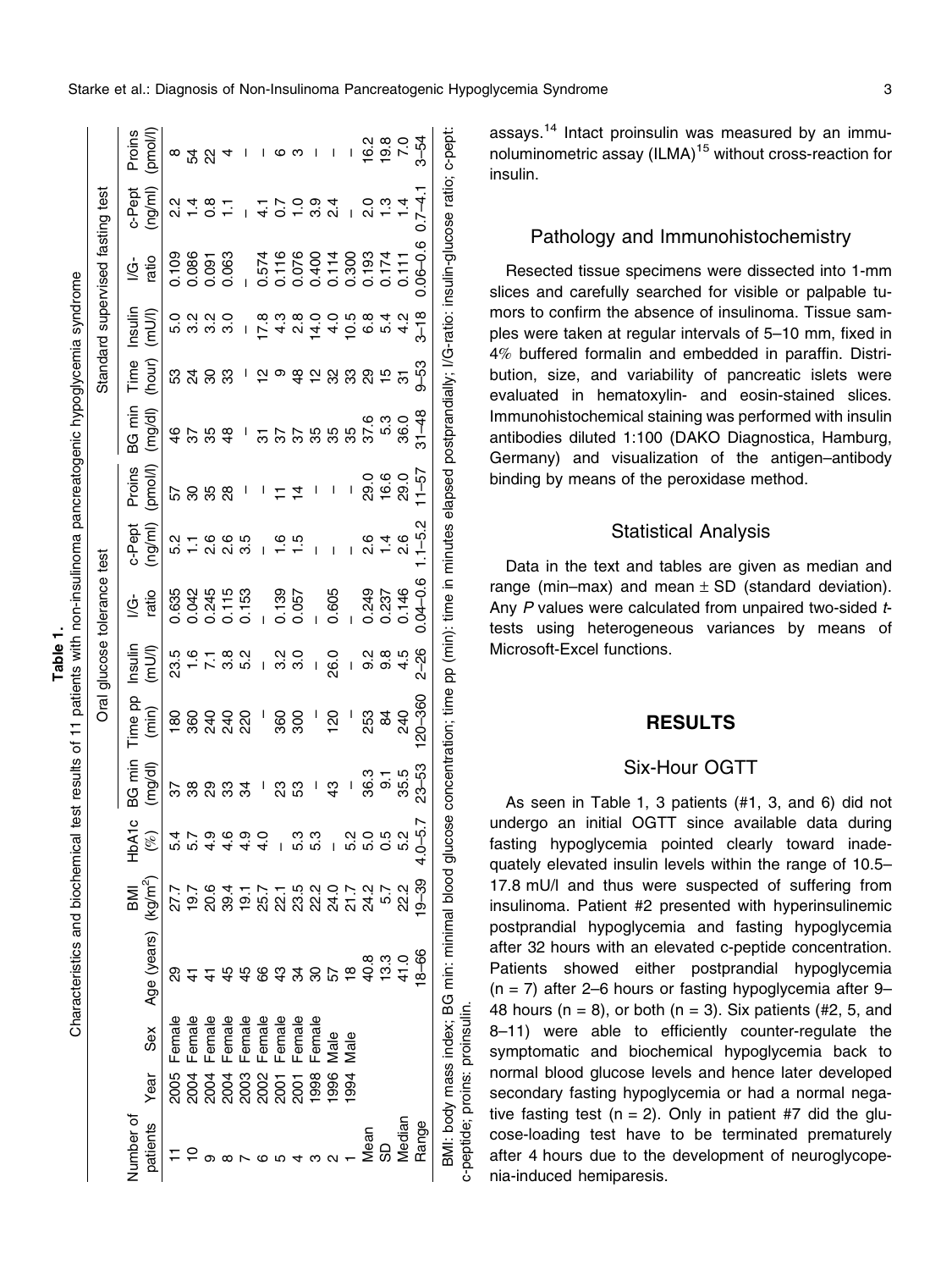|                              | Hyperplasia       | Insulinoma        | No hypoglycemia   |
|------------------------------|-------------------|-------------------|-------------------|
| 6-hour OGTT                  | $n = 8$           | $n = 70$          | $n = 70$          |
| BG min (mg/dl)               | $36 \pm 9$        | $46 \pm 20$       | $58 \pm 11$       |
|                              |                   | $P = 0.038$       | $P = 0.0001$      |
| Insulin at BG minimum (mU/l) | $9.2 \pm 9.8$     | $28.7 \pm 27.1$   | $9.9 \pm 8.2$     |
|                              |                   | $P = 0.0004$      | $P = 0.84$        |
| Insulin/glucose ratio        | $0.249 \pm 0.238$ | $0.700 \pm 0.670$ | $0.179 \pm 0.163$ |
|                              |                   | $P = 0.0007$      | $P = 0.44$        |
| BG maximum (mg/dl)           | $165 \pm 44$      | $155 \pm 50$      | $151 \pm 31$      |
|                              |                   | $P = 0.59$        | $P = 0.43$        |
| Insulin maximum (mU/l)       | $105 \pm 57$      | $128 \pm 94$      | $113 \pm 69$      |
|                              |                   | $P = 0.34$        | $P = 0.72$        |
| <b>Fasting test</b>          | $n = 10$          | $n = 70$          | $n = 70$          |
| BG minimum (mg/dl)           | $38 \pm 5$        | $31 \pm 7$        | $47 \pm 8$        |
|                              |                   | $P = 0.004$       | $P = 0.0002$      |
| Insulin at BG minimum (mU/l) | $6.8 \pm 5.4$     | $29.0 \pm 26.9$   | $2.9 \pm 1.1$     |
|                              |                   | P < 0.0001        | $P = 0.048$       |
| Insulin/glucose ratio        | $0.193 \pm 0.174$ | $0.977 \pm 0.840$ | $0.063 \pm 0.024$ |
|                              |                   | P < 0.0001        | $P = 0.042$       |

Table 2. Blood glucose (BG) and serum insulin concentrations during 6-hour oral glucose tolerance test (OGTT) and standard fasting test in<br>patients with insuling patients with insuling and patients without bunoglucomia patients with islet hyperplasia, patients with insulinom

Data are given as mean  $\pm$  SD; P values are obtained from two-sided unpaired t-test assuming heterogeneous variances.

The insulin levels not only during the postprandial glucose nadir (BG min) but also during the fasting glucose nadir were clearly less than 4 mU/l in the majority of patients (4 and 5 patients respectively) and in contrast to mostly elevated proinsulin levels (11–57 pmol/l) during postprandial hypoglycemia (Table 1). C-peptide levels were never suppressed below the minimally recorded level of 0.7 ng/ml (patient #5) at any glucose nadir in any patient. The mean BG minimum and the corresponding serum insulin concentration as well as the resulting insulin/glucose ratios are summarized in Table 2 in a comparison of 70 patients with insulinoma and 70 without hypoglycemia. Postprandial hypoglycemia (mean 36  $\pm$  9 mg/dl), evident in 7 out of 11 patients with islet hyperplasia, was rarely seen in patients with insulinoma (46  $\pm$  20 mg/dl,  $P = 0.038$ ), except for a few patients who did not tolerate fasting for more than a few hours, even after an initial oral glucose load. The group of patients shown to be non-hypoglycemic demonstrated significantly higher postprandial glucose nadirs (58  $\pm$  11 mg/dl,  $P = 0.0001$ ). Insulin levels at the glucose nadir in patients with islet hyperplasia, however, were similarly within the range of non-hypoglycemic patients  $(9.2 \pm 9.8 \text{ vs. } 9.9 \pm 8.2 \text{ mU/l}, P = 0.84)$ , but clearly inadequately elevated for the degree of prevailing glycemia. The insulin/glucose ratio was significantly higher ( $P = 0.0007$ ) in patients with insulinoma due to far higher insulin levels at the glucose nadir, but clearly does not seem to be a valuable discriminator among any of the patient groups due to large variations and overlap.

Despite statistically non-significant differences among the patient groups with regard to maximal glucose concentrations and maximal insulin concentrations after oral glucose loadings, the patients with islet hyperplasia did not show any evidence of clear-cut early postprandial hyperinsulinemia (insulin maximum  $105 \pm 57$  mU/l), which could potentially be accountable for subsequent postprandial hypoglycemia.

#### Fasting Test

Clearly, differences among the three groups of patients emerge from the analysis of the fasting test data (Table 2). The glucose nadir was significantly lower in the patients with insulinoma (31  $\pm$  7 mg/dl, P = 0.004), but significantly higher and within the normal range in patients without hypoglycemia  $(47 \pm 8 \text{ mg/dl}, P = 0.0002)$ compared with the patients with islet hyperplasia  $(38 \pm 5 \text{ mg/d})$ . The concomitant insulin levels at the glucose nadir were significantly higher in patients with insulinoma (28.7  $\pm$  27.1 mU/l,  $P < 0.0001$ ), whereas patients without hypoglycemia presented with typically complete suppression of serum insulin  $(2.9 \pm 1.1 \text{ mU/l})$ being barely significant compared with patients with islet hyperplasia  $(6.8 \pm 5.4 \text{ mU/l}, P = 0.048)$ . Six out of 11 patients with islet hyperplasia presented with insulin levels of 4.3 mU/l and below despite biochemical hypogly-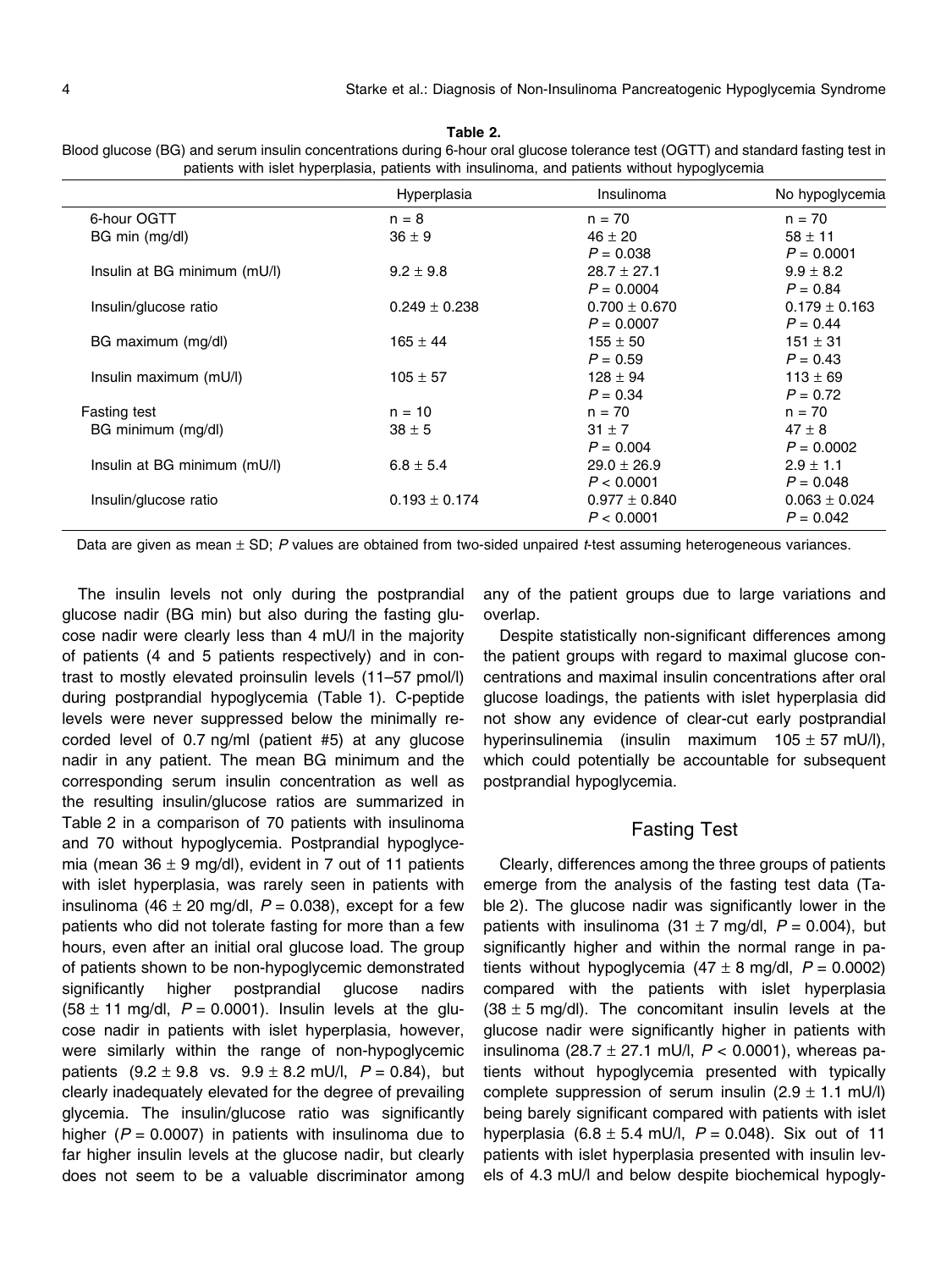|         |                                                                                                               | Pathohistological (HE stains and anti-insulin                                                                                                             |
|---------|---------------------------------------------------------------------------------------------------------------|-----------------------------------------------------------------------------------------------------------------------------------------------------------|
| Patient | Surgical procedure (resection size in cm)                                                                     | immunohistochemistry)                                                                                                                                     |
|         | Extended pancreatic head resection (head $7.2 \times 4.3 \times 2.3$ ;<br>body 4.2 $\times$ 3.3 $\times$ 1.8) | Polymorph irregular islets with ductuloinsular proliferations                                                                                             |
|         | Left resection of pancreatic tail (6.0 $\times$ 4.0 $\times$ 2.0)                                             | Polycyclic trabecular islet complexes with three non-encapsulated microadenomas<br>sized $2-6$ mm $(Fiq. 1D)$                                             |
| თ       | Extended three-quarters left resection (19.5 $\times$ 3.3 $\times$ 1.3)                                       | Polymorph hypertrophic + hyperplastic islets with ductuloinsular complexes (Fig. 1B)                                                                      |
| ∞       | $\times$ 4.8 $\times$ 2.7)<br>Extended pancreatic left resection (15.3                                        | Irregular polymorph hyperplastic and hypertrophic islets with few ductuloinsular complexes                                                                |
|         | Pancreatic left resection (tail) (9.7 $\times$ 4.8 $\times$ 2.2)                                              | Polymorph hyperplastic islets, dispersed small endocrine cell clusters, partially<br>in peripancreatic fat, one microadenoma sized $\sim$ 1 mm; (Fig. 1C) |
| ဖ       | Pancreatic head resection (head 6.2 $\times$ 4.3 $\times$ 1.3;                                                | Trabecular islet-like endocrine cell clusters with fibrosis, nodular microadenoma                                                                         |
|         | body 4.3 $\times$ 2.3 $\times$ 1.8)                                                                           | in uncinate lobe sized $\lt 2$ mm                                                                                                                         |
| ιΩ      | Pancreatic left resection (tail) (5.6 $\times$ 5.5 $\times$ 2.3)                                              | Irregular polymorph islets, endocrine islet cell clusters in peripancreatic fat,                                                                          |
|         |                                                                                                               | fibrotic islet-like proliferation sized $\sim$ 1 mm; (Fig. 1A)                                                                                            |
|         | Pancreatic left resection (tail) $(7.2 \times 4.8 \times 1.8)$                                                | Irregular hyperplastic islets and islet-like cell clusters up to 220 µm,                                                                                  |
|         |                                                                                                               | ductuloinsular proliferations                                                                                                                             |
| ო       | Extended pancreatic left resection (10 $\times$ 4.5 $\times$ 1.5)                                             | Multifocal hyperplastic and hypertrophic islets, small endocrine cell clusters,                                                                           |
|         |                                                                                                               | periductular proliferations                                                                                                                               |
| N       | Pancreatic left resection (tail) (5.5 $\times$ 4.0 $\times$ 2.2)                                              | Islet and beta cell hypertrophy, nuclear hypertrophy                                                                                                      |
|         | $\times$ 1.0)<br>Pancreatic left resection (tail) (4.5 x 2.0                                                  | Irregular polymorph islet hyperplasia and hypertrophy                                                                                                     |

cemia; proinsulin levels were increased in only 2 patients (22–54 pmol/l).

#### Imaging Results

Available and performed imaging, mostly endosonography, computed tomography, nuclear magnetic resonance tomography, and arterial angiography were negative in 5 patients and produced falsely positive results in 6 patients. The results proved to be confusing or misleading for the planned surgical strategy rather than clarifying the individual situation.

## Selective Arterial Calcium Stimulation with Venous Sampling

In 2 patients (#8, #11) an intra-arterial calcium injection test with blood sampling from the right hepatic vein was performed as originally described by Doppman et al.<sup>16</sup>. A dose of 0.01–0.025 mval Ca/kg body weight was injected into selected arteries; a reduced dose was chosen for the grossly obese patient (#8). A positive 2- to 4-fold gradient of insulin concentrations within 30–60 seconds of injection was seen in the splenic artery (patient #8; 17.6 mU/l vs. 41.1 mU/l) or in the upper mesenteric artery (patient #11; 18 mU/l vs. 63 mU/l), clearly enforcing the surgical strategy. In both patients, who had normal negative fasting tests, the results helped to discriminate in favor of pathological insulin secretion.

# Surgical Procedures and Histology

Table 3 summarizes the individual surgical resections after careful exploration and total exposure of the entire pancreatic organ. The pancreas was gently palpated bidigitally and scanned by intraoperative ultrasonography (IOUS). Only after excluding single or multiple pancreatic tumors a normal left-sided (left of the mesenteric vein) or extended left-sided (right side of mesenteric vein and pancreatic neck) up to subtotal pancreatic resection (with resection of the uncinate lobe plus three-quarters of the pancreatic head) was performed. In 2 patients, an extended pancreatic head resection with partial resection of the pancreatic body left of the upper mesenteric vein was performed.

Table 3 also summarizes the size of resected pancreatic tissue mass and the individual descriptive pathohistological key features of all patients. It seems to be noteworthy that in 4 patients single or multiple nonencapsulated microadenoma-like nodules within a range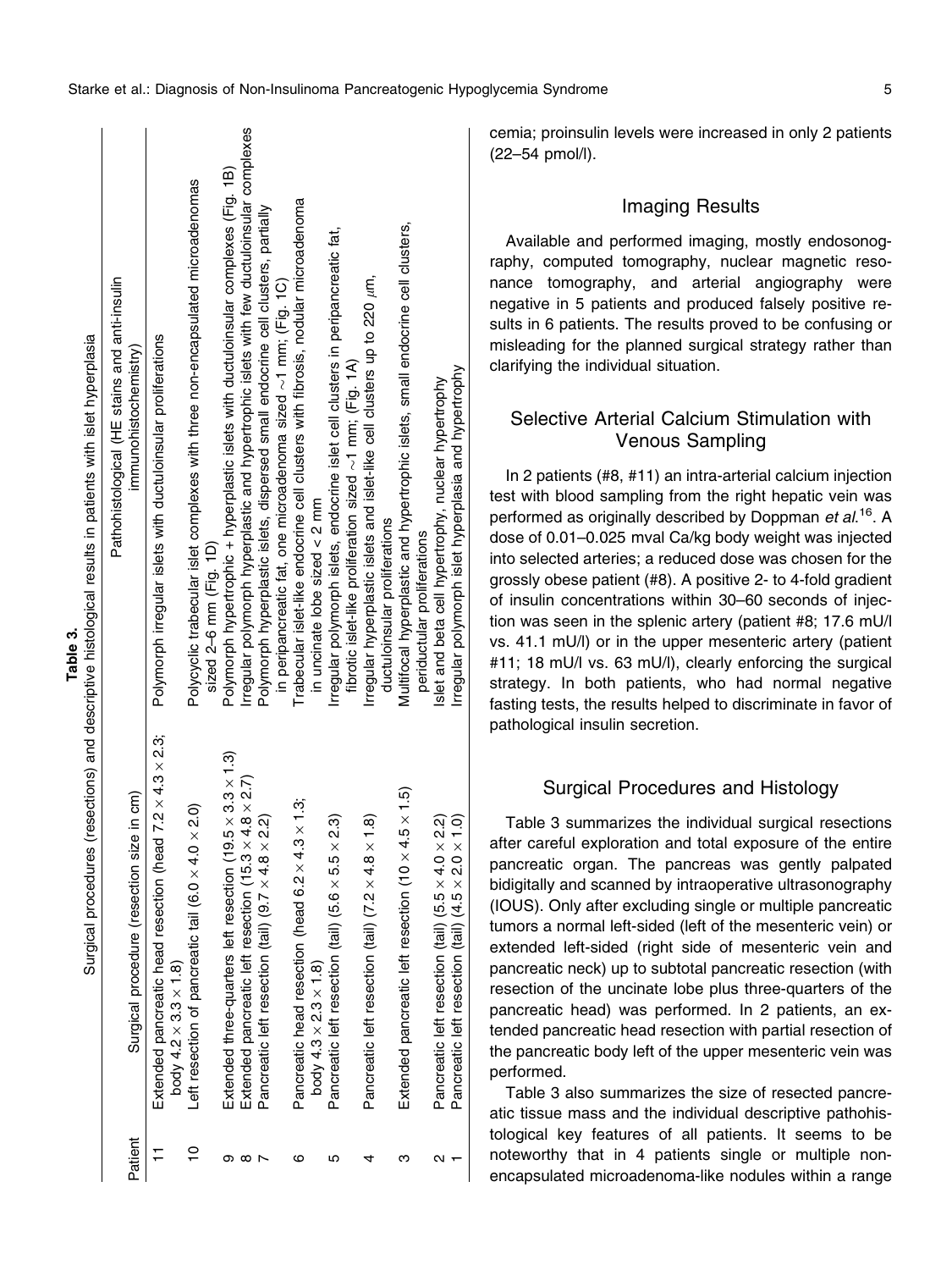

Figure 1. Histology (A. HE stain) and anti-insulin immunohistochemistry stains (B-D.) from 4 different patients with islet hyperplasia/islet hypertrophy. A. Patient #5, HE stain (magnification,  $\times$ 100), *arrows* indicate a normal and an enlarged hypertrophic islet. **B.** Patient #9, cluster of polymorph hypertrophic and hyperplastic islets (magnification,  $\times$ 100). **C.** Patient #7, two enlarged hyperplastic islets measuring  $\sim$ 200  $\mu$ m as indicated by the scale bar (magnification,  $\times$ 100). **D.** Patient #10, arrows show the border of one of several non-encapsulated microadenomas measuring 3 mm in diameter as well as a cluster of irregularly shaped islets (magnification,  $\times$ 45).

of 1–6 mm were detected microscopically. Figure 1 shows typical islet hyperplasia and islet hypertrophy (Fig. 1A–C) as well as a section of a microadenoma (Fig. 1D) from 4 different patients.

#### Postoperative Functional Results

Postoperatively, 2 patients developed mild diabetes mellitus to be controlled by preprandial short acting insulin (#5, #11), and 1 patient (#7) only recently complained of typically recurrent hypoglycemic symptoms. One patient with a three-quarter resection (patient #9) has gone back to competitive long distance running.

## **DISCUSSION**

The existence of hypoglycemia due to nesidioblastosis or islet hyperplasia and hypertrophy in adults has been a controversial issue among clinicians and pathologists for decades. The clinical entity of NIPHS as a novel syndrome of hypoglycemia from diffuse beta-cell hyperfunction was first described by Service et  $al$ .<sup>11–13</sup> An initial 10 patients presented with postprandial neuroglycopenia, but a negative standard supervised fasting test. In addition, pathohistological evidence of islet hypertrophy and islet hyperplasia as well as endocrine cell budding off the ductular epithelium similar to nesidioblastosis in infancy and the genetically linked PHHI (persistent hyperinsulinemic hypoglycemia of infancy) were seen. The incidence of insular hyperplasia and/or nesidioblastosis has previously been reported in large published series within the range of 1.5%–5%. $8,17$ 

Hypoglycemia due to non-insulinoma beta-cell hyperfunction in adults is a rare but clinically important disease.<sup>18–25</sup> Attempts should be made by any means to preoperatively differentiate it from solitary benign insulinomas of the pancreas in order to prevent failure of the surgical intervention. $4,26$  In six studies with a combined number of 635 patients published during the last 10 years, we estimated an incidence of non-insulinoma hypoglycemia due to histological islet abnormalities of  $5.3\%$ <sup> $9,11,13,18,20,26$ </sup> probably including a substantial number of patients with NIPHS. In tertiary referral centers this rate may rise to more than 20% (17 out of 77 patients). $27$ According to our own experience, we estimated a frequency of 3 out of 93 patients (3.2%) between 1975 and 2000, and rising to 8 out of 20 patients (40%) since 2001 (total incidence 11 out of 113 patients; 9.7%).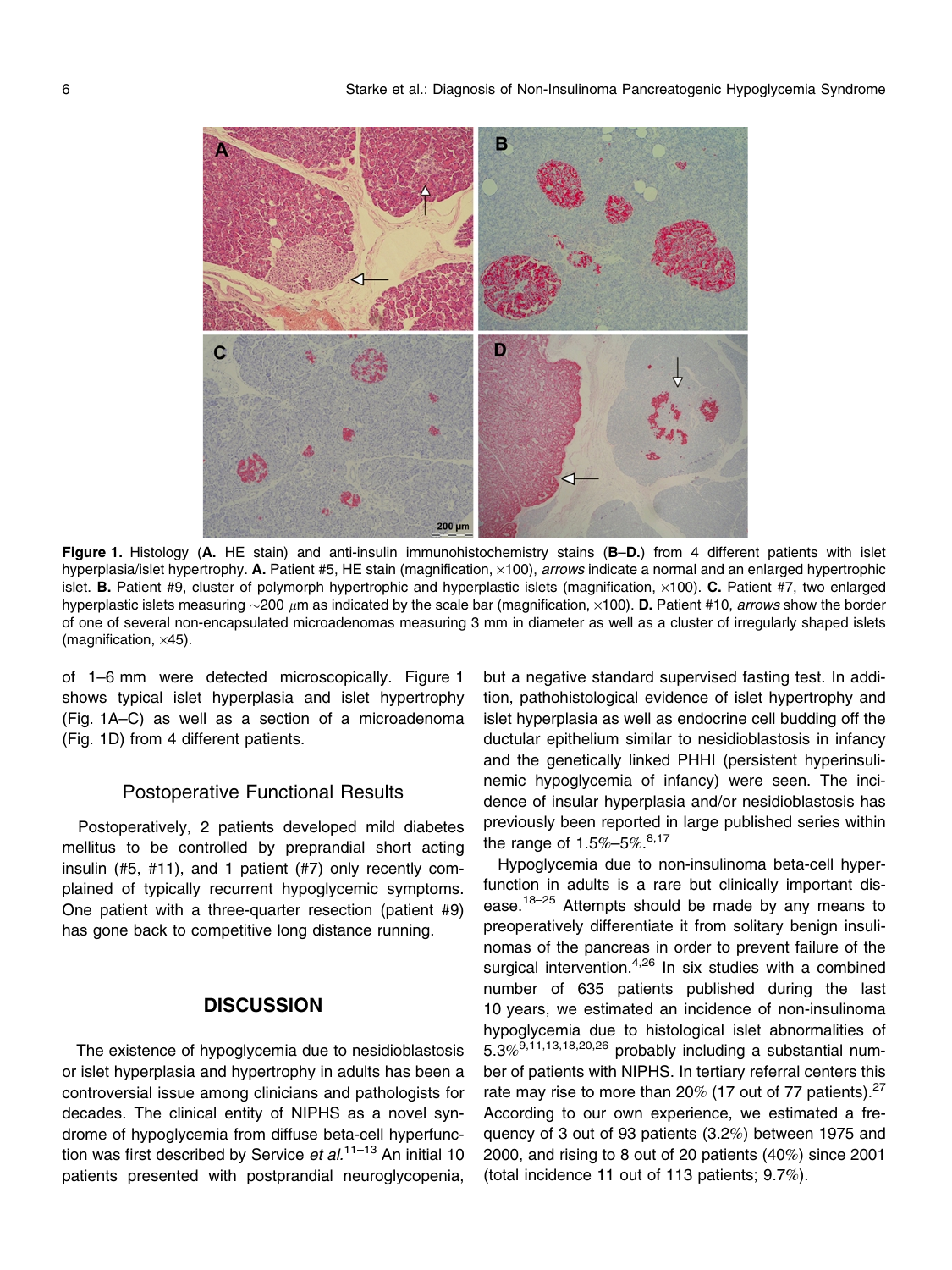Taking into account the increasing number of patients with obvious NIPHS that have been reported in the literature,  $11-13,18$  we compared the 11 patients reported here with 70 of our patients successfully treated for a benign single insulinoma and an additional 70 patients in whom a hypoglycemic disorder was excluded. We questioned whether specific clinical and biochemical data might point toward a preoperative diagnosis of NIPHS rather than a pathohistological diagnosis. From the literature,  $4,8,9,11,12,17-26,28-38$  we estimated a mean age of 44 years in 64 patients with NIPHS compared with 41 years in our series of 11 patients and 49 years in our 70 patients with insulinoma. NIPHS has been reported to occur throughout the lifespan from 11 to 84 years and there was a female preponderance (39 women, 25 men).

The diagnosis of NIPHS has to be considered in all patients with proven endogenous hyperinsulinemic hypoglycemia with negative localization studies using ultrasonography, CAT scans or NMR. This, however, is not specific to NIPHS since approximately 30% of patients with a single insulinoma also fail to show a pancreatic tumor preoperatively.<sup>10,37</sup> Specific reference to the results of localization studies was available in 36 of the 64 patients from the literature with positive findings in the pancreas in 9 patients (25%), falsely interpreted preoperatively as a single insulinoma. This was evident in 6 of our 11 patients with NIPHS, too, rendering localization studies rather unspecific in any attempt to differentiate NIPHS from patients with a single insulinoma.<sup>39</sup> Thus, a functional differentiation between these two different hypoglycemic disorders seems to be warranted and has been effected by Service et al.<sup>11</sup> The authors characterized patients with NIPHS by postprandial neuroglycopenia and a negative 72-h fasting test. Furthermore, 6 patients had been treated for massive obesity by means of a gastrojejunal bypass operation prior to the development of islet hyperplasia.<sup>13</sup> Until now, the functional differentiation between NIPHS and patients with insulinoma has not been addressed in the literature. Only 2 of our 11 patients had negative 72 hour fast and postprandial hypoglycemia during the OGTT. Both patients were obese (Table 1). We describe for the first time rather low serum insulin levels close to the conventionally considered limit of complete and adequate suppression (3 mU/l) at the time of postprandial and/or fasting hypoglycemia in most patients with NIPHS compared with patients with an insulinoma (Table 2). Only 1 patient (#6) demonstrated a serum insulin level above 15 mU/l at the time of hypoglycemia during the standard fast, which was obvious in the majority of the 70 patients with a single insulinoma  $(n = 52; 71\%)$ . We are aware that over the years lower serum insulin levels are partially due to the changed insulin assay technology since the standard unspecific radioimmunoassay has been replaced almost worldwide by specific ELISAs that do not cross-react with proinsulin. Therefore, proinsulin levels were consequently estimated as of 2001 in all our new patients. The proinsulin concentration was elevated well above 10 pmol/l during postprandial hypoglycemia in all patients, but less frequently during fasting hypoglycemia. However, reported proinsulin levels in patients with insulinoma often exceed 100 pmol/l at the time of fasting hypoglycemia.<sup>14</sup>

Patients with NIPHS who presented with postprandial neuroglycopenia during the OGTT tended to counterregulate the low blood glucose levels appropriately in contrast to patients with insulinoma. This is untypical for patients with insulinoma, who frequently suffer from seizures due to severe hypoglycemia and more pronounced hyperinsulinemia.1,4,38,40,41 Until now spontaneous recovery from low blood glucose levels has been described distinctively only in patients with familial hyperinsulinemic hypoglycemia caused by stimulating mutations of the glucokinase gene.<sup>42</sup> It was not found in other patients with familial hypoglycemic syndromes, such as in PHHI patients with sulfonylurea receptor-1 (SUR-1) and potassium inward rectifier 6.2 gene (Kir6.2) mutations or in MEN-1 patients with single or multiple insulin-secreting tumors.<sup>19</sup> We assume that more than a single distinct pathophysiological lesion and likely mutations of other genes involved in insulin secretion may characterize the rare entity of patients with NIPHS despite a similar functional dysregulation of pancreatic beta cells. Therefore, it is not surprising to find a broad spectrum of pathohistological and morphometric changes in beta cells and pancreatic islets of these patients.<sup>27</sup> These are focally and diffusely distributed multiple small adenomas, beta cell adenomatosis, islet cell hypertrophy and islet hyperplasia, as well as beta cell hypertrophy and hyperplasia.18,27,30,31,34 Some studies use the definition of nesidioblastosis, primarily attributed to pancreata of infants with specific beta cell changes caused by distinct mutations.7–9,20,22–24,32,34 These attempts to define islet pathology from potentially true patients with NIPHS morphologically or morphometrically<sup>18</sup> have to face the fact that similar differences in pancreatic islets and endocrine islet cells can also be found substantially in normal pancreata, as has been described by Goudswaard et al. in 1984. $^{28}$  This also includes the possible coincidence of single adenomas and signs of focal or diffuse islet cell changes as described by Rossi et  $al^{25}$ and Chen et al.<sup>31</sup>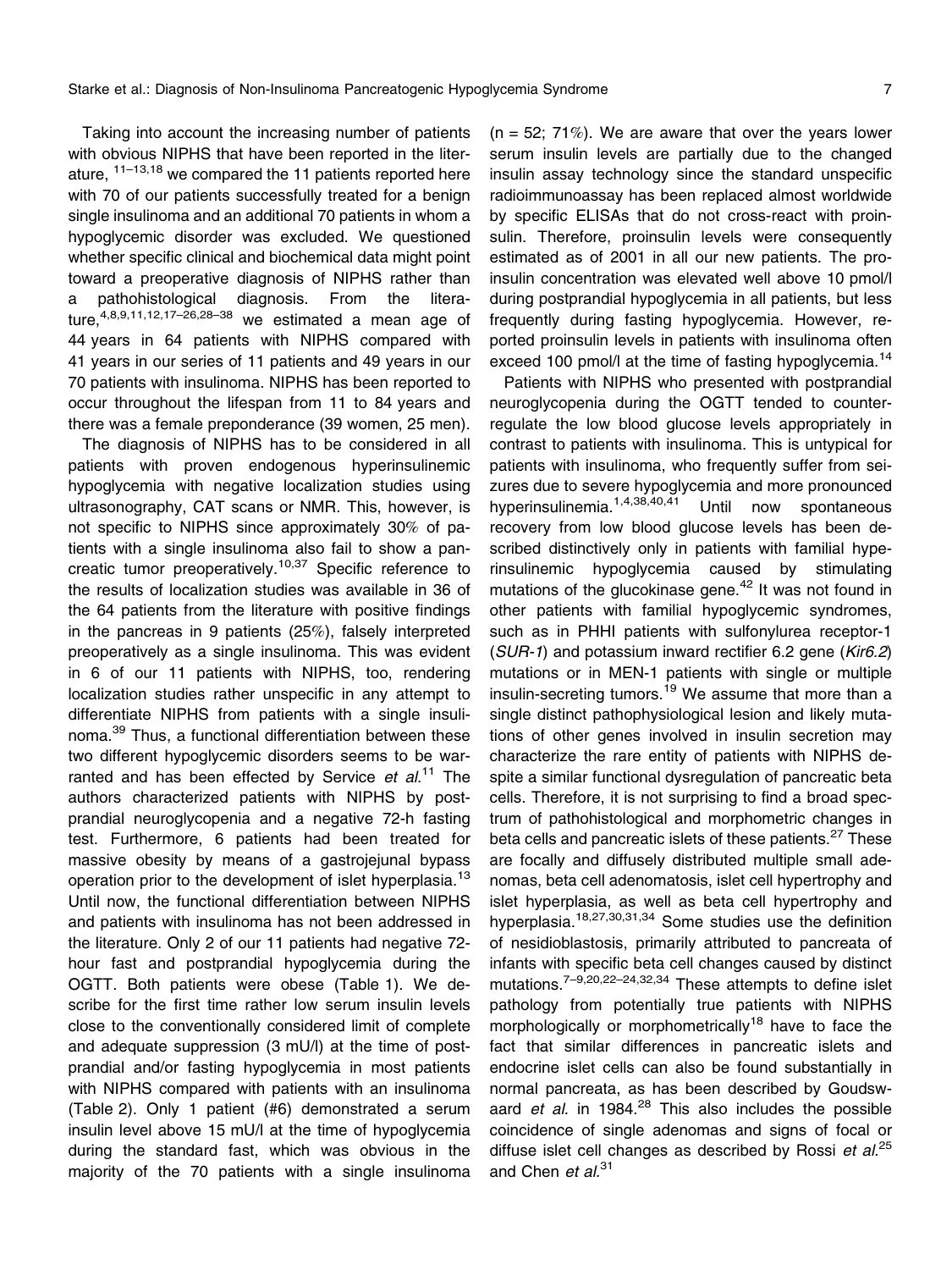Table 4. Results of surgery in patients (n = 64) with non-insulinoma pancreatogenic hypoglycemia syndrome (NIPHS, islet hyperplasia, nesidioblastosis) according to the literature.[4,8,9,11,12,17-26,28-38]

| Extent of pancreatic resection        | Patients n $(\%)$ | Cure n $(\%)$ | Pers/rec hypo n $(\%)$   | DM n $(\%)$ | Reop. $n$ $(\%)$ |
|---------------------------------------|-------------------|---------------|--------------------------|-------------|------------------|
| Partial resection <60%                | 25 (39)           | 8(32)         | 16 (64)                  | 1 $(4)$     | 8(32%)           |
| Extended left/right resection 70%-75% | 28 (44)           | 10 (36)       | 14 (50)                  | 4(14)       | (4%)             |
| Subtotal/total pancreatectomy >90%    | 11 (17)           | 2(18)         | $\overline{\phantom{m}}$ | 9(82)       | -                |
| Total                                 | 64 (100)          | 20(31)        | 30(47)                   | 14 (22)     | 9(14%)           |

Pers/rec hypo: persistent/recurrent hypoglycemia; DM: diabetes mellitus; Reop.: reoperation.

When NIPHS is suspected, preoperative localization or at least regionalization of the involved pancreas mass is needed to guide surgical resection procedures. The most useful preoperative investigation in this respect seems to be the selective arterial calcium stimulation with venous sampling of serum insulin from the right hepatic vein (SAVS). This test can detect a pathological increase in serum insulin after bolus calcium stimulation and may differentiate between involved regions of the head, body, and tail of the pancreas.<sup>3,21,35,43,44</sup> SAVS additionally proves islet cell dysregulation, since the test is negative in a normal pancreas.<sup>45</sup> The only misinterpretation of a pathological SAVS test has been reported in a female patient with chronic metformin ingestion due to felonious intoxication by her husband.<sup>46</sup>

Despite clinical and biochemical evidence for underlying NIPHS and regionalization of pathological insulin secretion by means of a SAVS test, it is still rather unclear which amount of pancreatic resection may accomplish the best postoperative outcome. We retrospectively analyzed 64 published cases from the literature of assumed non-insulinoma hypoglycemia excluding our 11 patients. These 64 patients<sup>4,8,9,11,12,17-26,28-38</sup> have had limited resection below 60% in 25 cases (39%), an extended left-sided resection or right-sided Whipple's procedure with resection of approximately 70– 75% of the pancreatic tissue in 28 patients (44%), and a subtotal to total (>90%) pancreatic resection in 11 patients (17%; Table 4). Cure rate, persistence and recurrence of hypoglycemia as well as postoperative incidence of diabetes mellitus are shown for different resection procedures with a total of 20 patients (31%) being cured, 30 patients (47%) with persistent or recurrent hypoglycemia, and 14 patients (22%) with postoperative insulin-dependent diabetes mellitus. Eight out of 25 patients (32%) with limited pancreatic resection had to be reoperated because of severe postoperative hypoglycemia and 2 of them had to be operated more than once. In our 11 patients a limited resection was performed in 6 patients (55%) whereas an extended 70%–75% resection had been performed in 5 (45%). One patient recently complained of mild recurrence of symptoms, typical of hypoglycemia, after many months of being well. Two patients developed a mild form of diabetes mellitus postoperatively whereas 8 patients (73%) are presently euglycemic and cured of their disease. This cure rate is definitely better than figures reported in the literature with 20 out of 64 patients (31%). The reason for this difference is unclear, but may partially be explained by differences in the postoperative follow-up, which is as yet rather short in our series. The latter assumption is questionable, however, since most patients with failed surgical intervention presented with persistent or early recurrent hypoglycemia within the first year of surgery.

In summary, we describe our experience in 11 patients with non-insulinoma pancreatogenic hypoglycemia syndrome and address the possibility of preoperative differentiation between patients with NIPHS and patients with single insulinomas by means of a combined oral glucose tolerance test followed by a prolonged fast for up to 72 hours. The lower serum insulin levels in patients with NIPHS compared with patients with single insulinomas were highly significant. This result with the additional regionalization of pancreatic tissue involved by means of the selective arterial calcium stimulation enabled us to more precisely plan resection procedures preoperatively with better results than a 30% probability of postoperative cure. The data also demonstrate the necessity of focusing on endocrine function in the future rather than mere morphological aspects when patients with NIPHS are investigated.

## **REFERENCES**

- 1. Hellman P, Goretzki PE, Simon D, et al. Therapeutic experience of 65 cases with organic hyperinsulinism. Langenbecks. Arch Chir 2000;385:329–336.
- 2. Roher HD, Simon D, Starke A, et al. Special diagnostic and therapeutic aspects of insulinoma. Chirurg 1997;68:116– 121.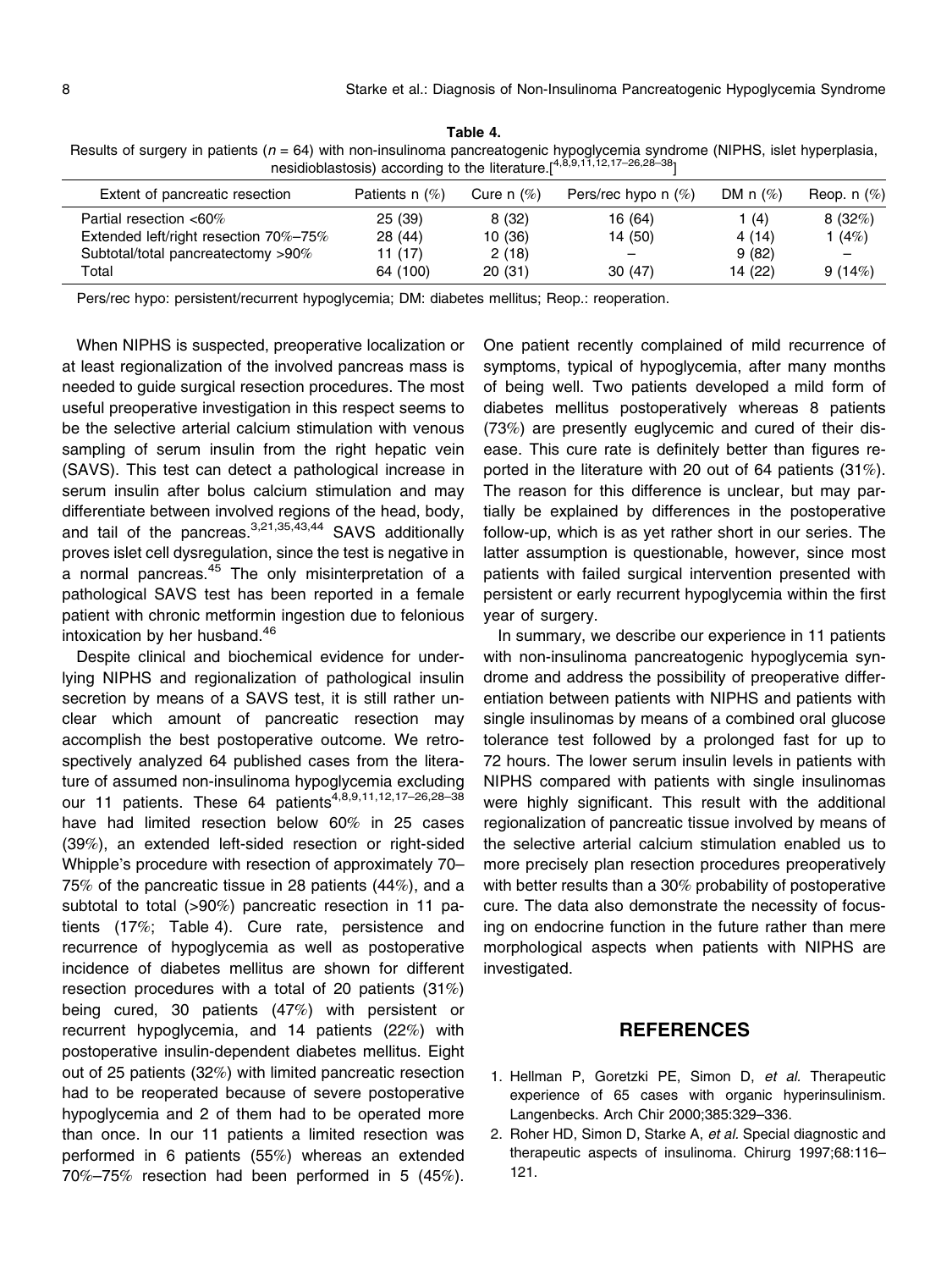- 3. Fendrich V, Bartsch DK, Langer P, et al. Diagnosis and surgical treatment of insulinoma—experiences in 40 cases. Dtsch Med Wochenschr 2004;129:941–946.
- 4. Thompson GB, Service MF, van Heerden JA, et al. Reoperative insulinomas 1927–1992: an institutional experience. Surgery 1993;114:1196–1204.
- 5. O'Riordain DS, O'Brien T, van Heerden JA, et al. Surgical management of insulinoma associated with multiple endocrine neoplasia type 1. World J Surg 1994;18:488–493.
- 6. Le Bodic MF, Heymann MF, Lecomte M, et al. Immunohistochemical study of 100 pancreatic tumors in 28 patients with multiple endocrine neoplasia type 1. Am J Surg Pathol 1996;20:1378–1384.
- 7. Cupisti K, Hoppner W, Dotzenrath C, et al. Lack of MEN1 gene mutations in 27 sporadic insulinomas. Eur J Clin Invest 2000;30:325–329.
- 8. Harness JK, Geelhoed G, Thompson NW, et al. Nesidioblastosis in adults. Arch Surg 1981;116:575–580.
- 9. Kaczirek K, Soleiman A, Schindl M, et al. Nesidioblastosis in adults: a challenging cause of organic hyperinsulinism. Eur J Clin Invest 2003;33:488–492.
- 10. Bottger T. Surgical treatment and outcome in insulinoma. Zentralbl Chir 2001;126:273–278.
- 11. Service FJ, Natt N, Thompson GB, et al. Noninsulinoma pancreatogenous hypoglycemia: a novel syndrome of hyperinsulinemic hypoglycemia in adults independent of mutations in Kir6.2 and SUR1 genes. J Clin Endocrinol Metab 1999;84:1582–1589.
- 12. Thompson GB, Service FJ, Andrews JC, et al. Noninsulinoma pancreatogenous hypoglycemia syndrome: an update in 10 surgically treated patients. Surgery 2000; 128:937–945.
- 13. Service GJ, Thompson GB, Service FJ, et al. Hyperinsulinemic hypoglycemia with nesidioblastosis after gastric-bypass surgery. N Engl J Med 2005;353:249–254.
- 14. Vezzosi D, Bennet A, Fauvel J, et al. Insulin levels measured with an insulin-specific assay in patients with fasting hypoglycemia related to endogenous hyperinsulinsm. Eur J Endocrinol. 2003;149:413–419.
- 15. Zilkens TM, Eberle AM, Schmidt-Gayk H. Immunoluminometric assay (ILMA) for intact human proinsulin and its conversion intermediates. Clin Chim Acta 1996;247:23–37.
- 16. Doppman JL, Miller DL, Chang R, et al. Intraarterial calcium stimulation test for detection of insulinomas. World J Surg 1993;17:439–443.
- 17. Stefanini P, Carboni M, Patrassi N, et al. Hypoglycemia and insular hyperplasia. Ann Surg 1974;180:130–135.
- 18. Anlauf M, Wieben D, Perren A, et al. Persistent hyperinsulinemic hypoglycemia in 15 adults with diffuse nesidioblastosis. Am J Surg Pathol. 2005;29:524–533.
- 19. Zumkeller W. Nesidioblastosis. Endocr Relat Cancer 1999;6:421–428.
- 20. Witteles RM, Straus FH, Sugg SL, et al. Adult-onset nesidioblastosis causing hypoglycemia. Arch Surg 2001;136: 656–663.
- 21. Jabri AL, Bayard C. Nesidioblastosis associated with hyperinsulinemic hypoglycemia in adults: review of the literature. Eur J Intern Med 2004;15:407–410.
- 22. Wangberg B, Nilsson O, Grimelius L, et al. Nesidiodysplasia. A rare cause of hyperinsulinemia in an adult patient. Lakartidningen 1999;96:4655–4657.
- 23. Eriguchi N, Aoyagi S, Hara M, et al. Nesidioblastosis with hyperinsulinemic hypoglycemia in adults: report of two cases. Surg Today 1999;29:361–363.
- 24. McHenry C, Newell K, Chejfec G, et al. Adult nesidioblastosis—an unusual cause of fasting hypoglycemia. Am Surg 1989;55:366–369.
- 25. Rossi C, Grassi A, Torchino B, et al. Pancreatic beta-cell hyperplasia in adults. A clinical case. Minerva Endocrinol 1996;21:73–78.
- 26. Simon D, Starke A, Goretzki PE, et al. Reoperation for organic hyperinsulinism: indications and operative strategy. World J Surg 1998;22:666–671.
- 27. Harrison TS, Fajans SS, Floyd JC, et al. Prevalence of diffuse pancreatic beta islet cell disease with hyperinsulinism: problems in recognition and management. World J Surg 1984;8:583–589.
- 28. Goudswaard WB, Houthoff HJ, Koudal J, et al. Nesidioblastosis and endocrine hyperplasia of the pancreas: a secondary phenomenon. Hum Pathol 1986;17:46–54.
- 29. Albers N, Lohr M, Bogner U, et al. Nesidioblastosis of the pancreas in an adult with persistent hyperinsulinemic hypoglycemia. Am J Clin Pathol 1989;91:336– 340.
- 30. Tibaldi JM, Lorber D, Lomasky S, et al. Postprandial hypoglycemia in islet beta cell hyperplasia with adenomatosis of the pancreas. J Surg Oncol 1992;50:53–57.
- 31. Chen YL, Chu JS, Chang TC, et al. Nesidioblastosis: an unusual cause of hyperinsulinemic hypoglycemia in adults. J Formos Med Assoc 1993;92:1099–1103.
- 32. Kim HK, Shong YK, Han DJ, et al. Nesidioblastosis in an adult with hyperinsulinemic hypoglycemia. Endocr J 1996; 43:163–167.
- 33. Ueda Y, Kurihara K, Kondoh T, et al. Islet-cell hyperplasia causing hyperinsulinemic hypoglycemia in an adult. J Gastoenterol 1998;33:125–128.
- 34. White SA, Sutton CD, Robertson GS, et al. Incidental adult nesidioblastosis after distal pancreatectomy for endocrine microadenoma. Eur J Gastroenterol Hepatol. 2000;12: 1147–1149.
- 35. Ito K, Takada T, Amano H, et al. Localization of islet-cell hyperplasia: value of pre- and intraoperative arterial stimulation and venous sampling. J Hepatobiliary Pancreat Surg 2004;11:203–206.
- 36. van der Wal BCH, de Krijger RR, de Herder WW, et al. Adult hyperinsulinemic hypoglycemia not caused by an insulinoma: a report of 2 cases. Virchows Arch 2000;436: 481–486.
- 37. Kaczirek K, Ba-Ssalamah A, Schima W, et al. The importance of preoperative localisation procedures in organic